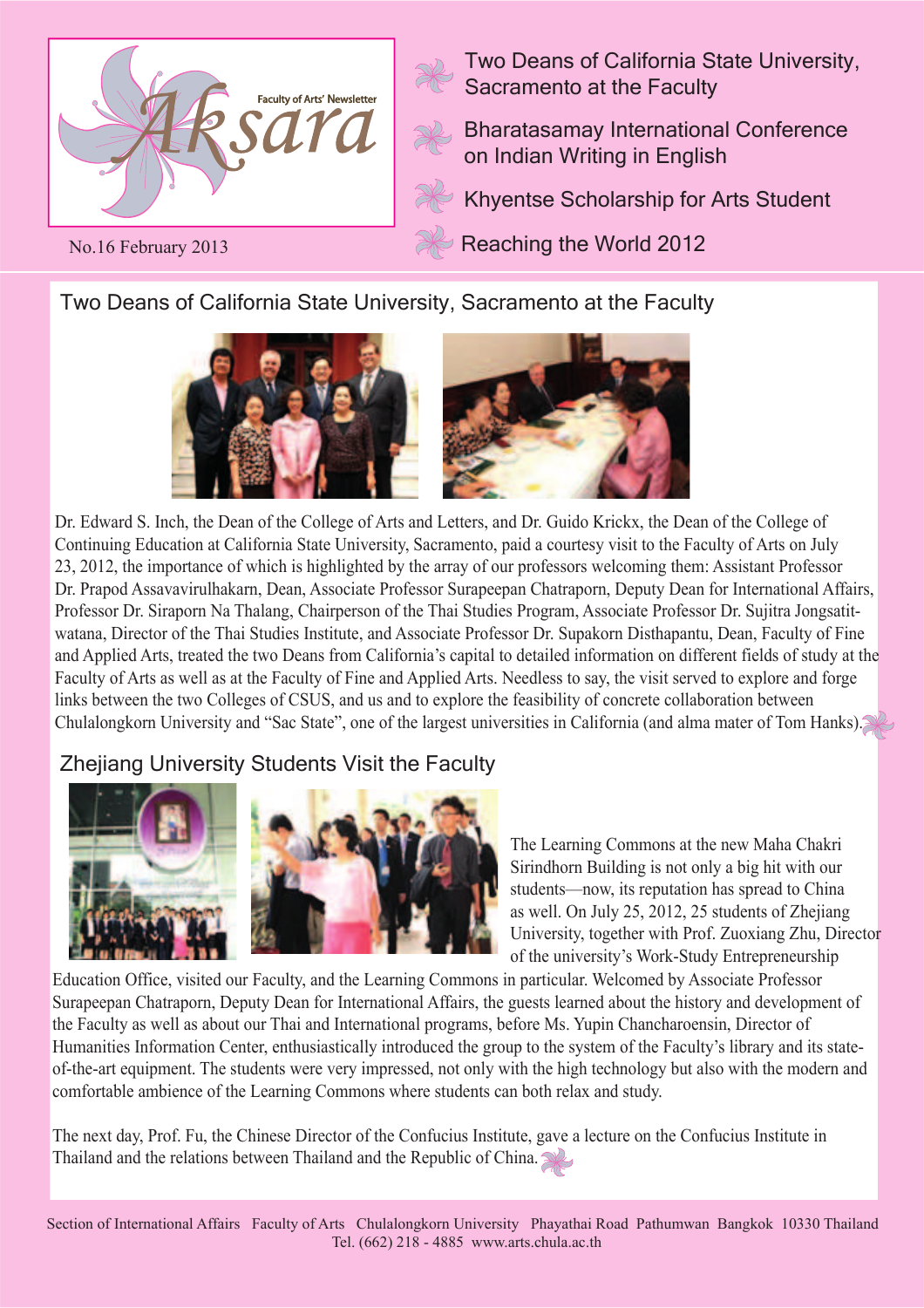

## Khyentse Scholarship for Arts Student

On August 14, 2012 Assistant Professor M.R. Kongkarn Tavetheekul, Deputy Dean for Administration, acting in place of the Dean, presided over the Khyentse scholarship presentation ceremony at the Learning Commons of the Maha Chakri Sirindhorn Building. Dr. Peter Skilling, representative of the Khyentse Foundation, presented the scholarship to Ms. Wakul Mitphraphan. The winner is a graduate student in the Thai Department. Witnessing the ceremony were Associate Professor Surapeepan Chatraporn, Dr. Sirivan Chulakorn and Dr. Charnwit Tadkaew, from the Scholarship Selection Committee, as well as Dr. Saerji,



### **BALAC Orientation**



On Saturday, July 14, 2012 the new intake of 100 BALAC students crowded eagerly into Room 301-302 of the Maha Chakri Sirindhorn Building for this year's BALAC Orientation Day. Accompanied by their parents and guardians, some of who had travelled from as far afield as Hat Yai and Chiang Mai, the students were treated to a full day of information sessions and welcoming activities.

Elegantly emceed by Ajarn Dr. Thoesaeng Chaochuti, the day's proceedings got off to a winning start with a gracious welcome speech from the Dean of the Faculty of Arts, Assistant Professor Dr. Prapod Assavavirulhakarn. The Dean congratulated the new students on gaining entry into the BALAC Program and gently drew their attention to the rewards and challenges that lay ahead across the course of their coming studies.

A fine example of the kind of academic success to which the new students should aspire was then provided as the Dean conferred awards on the top students from last year's cohort of graduating BALAC students. Four students graduated with First-Class Honours and were duly admitted to the BALAC Roll of Honour: Ms. Chernjuti Tempithak, Mr. Kris Chaiyawan, Ms. Laura Rand, and Ms. Alice Tsoi. As the student with the highest GPA, Chernchuti--who has secured entry into a Masters Program at the prestigious University of Oxford--was also conferred with a special award of outstanding achievement. In addition, two further students, Ms. Saowana Thakoonnan and Ms. Nuanpan Thamanovanish, were granted awards in recognition of their outstanding achievement in extra-curricular activities and community service.

The new Director of BALAC, Associate Professor Surapeepan Chatrapon, then took to the podium, welcoming the new students and parents and giving them a lively overview of the BALAC Program, its history and objectives. This was followed by a range of further information sessions offered by the Deputy Dean for Student Affairs, Assistant Professor Sankavat Pradithpongse; the two BALAC deputy directors, Assistant Professor Dr. Duantem Krisdathanont and Dr. Brett Farmer; as well as a panel of former and current BALAC student representatives.

One of the highlights of the day was an informative panel on professional opportunities and career paths, chaired by Ajarn Dr. Parida Manomaiphibul, and consisting of three former graduates of the Faculty of Arts who have gone on to very successful careers: Mr. Phanu Sungkhavon (Director, Information and Communication Technology Center, Office of the Civil Service Commission); Ms. Monrudee Gettuphan (Vice President, Aerodrome Standards and Occupational Health Department, Suvarnabhumi Airport, Airports of Thailand Public Company Limited); and, Ms. Montira Narkvichien (Communications and Outreach Officer of United Nations Women East and Southeast Asia). These three high

profile graduates spoke frankly and entertainingly about their professional experiences and how best to maximize the value of an arts education in the modern day workplace.

Students and parents were further able to mingle and get to know each other better over lunch and refreshment sessions and, by day's end, new friendships had been firmly established. All participants agreed that this year's BALAC Orientation Day was a very successful event that served effectively to welcome the new intake of students into the BALAC family and the Faculty of Arts.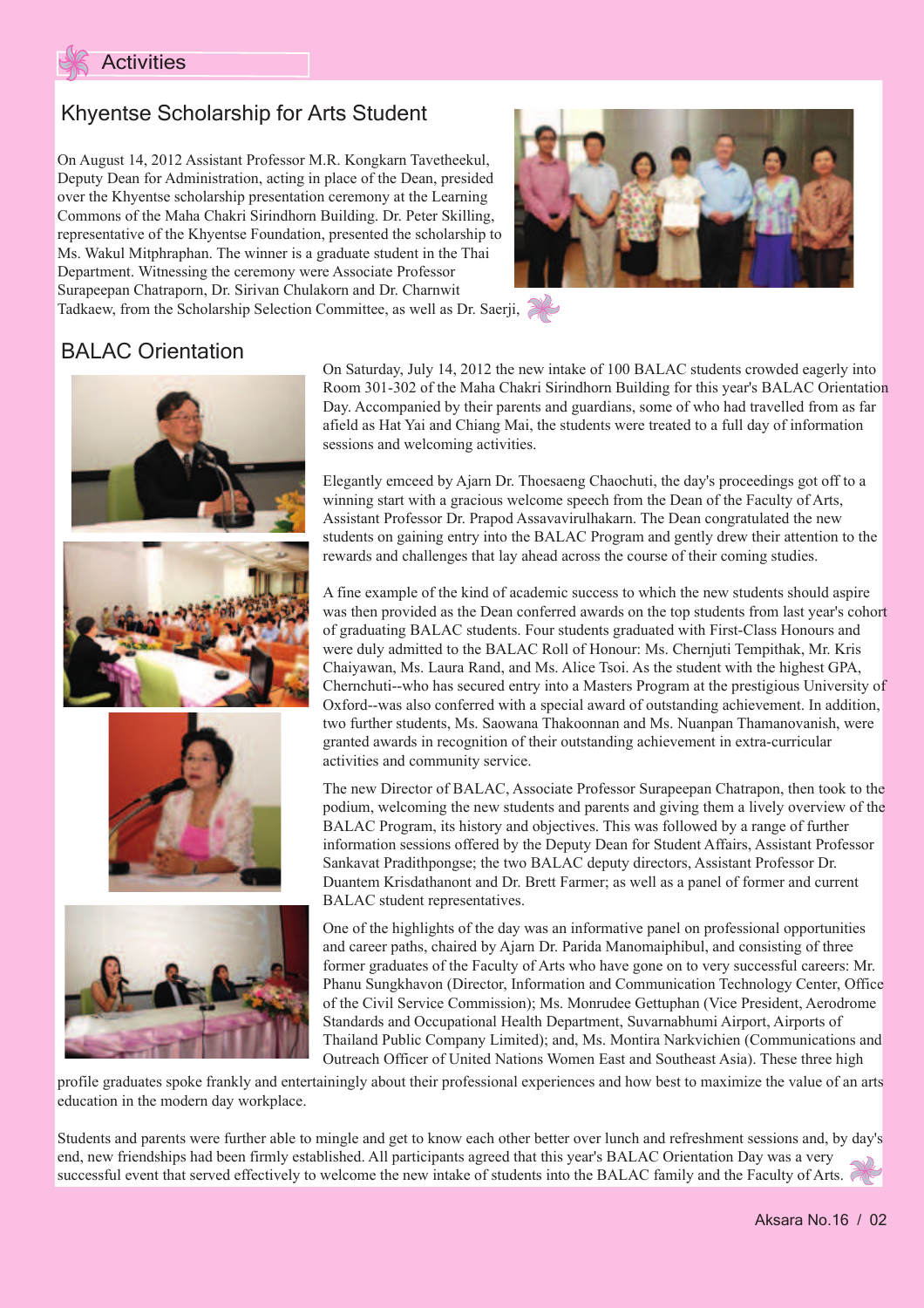## Reaching the World 2012



The Section of International Affairs, Faculty of Arts Chulalongkorn University co-operated closely with the South East Asian Writers Award (S.E.A. Write) and the new Asia Pacific Writers & Translators Association (AP Writers) to hold a landmark international symposium in the lead up to UNESCO's 'World Book Capital 2013.' The event began on Monday, November 5 and ended on Friday, November 9, 2012. The venues were Maha Chakri Sirindhorn Building, Faculty of Arts, Bangkok Art and Culture Center (BACC), and the Mandarin Oriental Hotel.

The symposium, 'Reaching the World 2012', had two key themes: 'The Value of Literary Prizes' and 'Translating Asia', the latter theme dealing with the importance of literary translations for writers from Asia to find an international readership. Reaching the World attracted more than 120 participants from at least 20 nations.

The symposium was opened by the President of Chulalongkorn University, Professor Pirom Kamolratanakul, M.D. in Room 304 Maha Chakri Sirindhorn Building, Faculty of Arts.

Also attending the opening was Australia's Ambassador to Thailand, H.E. James Wise, who represented the Australia-Thailand Institute (ATI), which funded the participation of seven Australian participants. The ATI funded participants included two indigenous Australian poets, an Australian-Thai author, an Australian-Burmese novelist, and a two Chinese-English language translators, among others.

The opening was also attended by a representative of AirAsia, Khun Krid Pattanasan, as the airline made possible the attendance of four participants from neighboring Asian nations, including the celebrated Burmese poet Zeyar Lynn, Malaysian author Bernice Chauly, Indonesian-based publisher John McGlynn and Cambodian PEN representative Mr. Heng Sreang. Substantial delegations attended from the Philippines, India, Hong Kong, and Vietnam.

The symposium heard numerous informative and provocative papers from authors and translators not only from Thailand but from other South East Asian countries and also north Asian nations and beyond Asia, including Italy and the UK. Insights from the symposium included the different, sometimes troubling way literary awards are decided in some countries, including both the lack of government support in some places and political interference in others. Numerous speakers mentioned the importance of quality literary translation that does justice to the language as the intentions of the author behind the language.





One of the highlights of this important international meeting was the opportunity for scholars to mix with established authors, international translators, publishers and emerging writers. A special addition to the symposium was 'Author Showcases', at which poets and novelists read from their work. Their books were made available for sale at the venues, thanks to Asia Books.

'Powerful writing, powerfully read,' wrote one participant after attending the Author Showcases. 'Even those work read in first language, untranslated, made connections with the audience. Gutsy poetry, deft short stories, intriguing novel extracts, incisive political rhetoric encased in clever characterization. No one who heard it will forget the reading by Mr. Jang Jin-sung, once the poet laureate for Kim Jong Il, who defected at great personal risk. His intense verse, read first in Korean and then translated, wrenched everyone's guts.'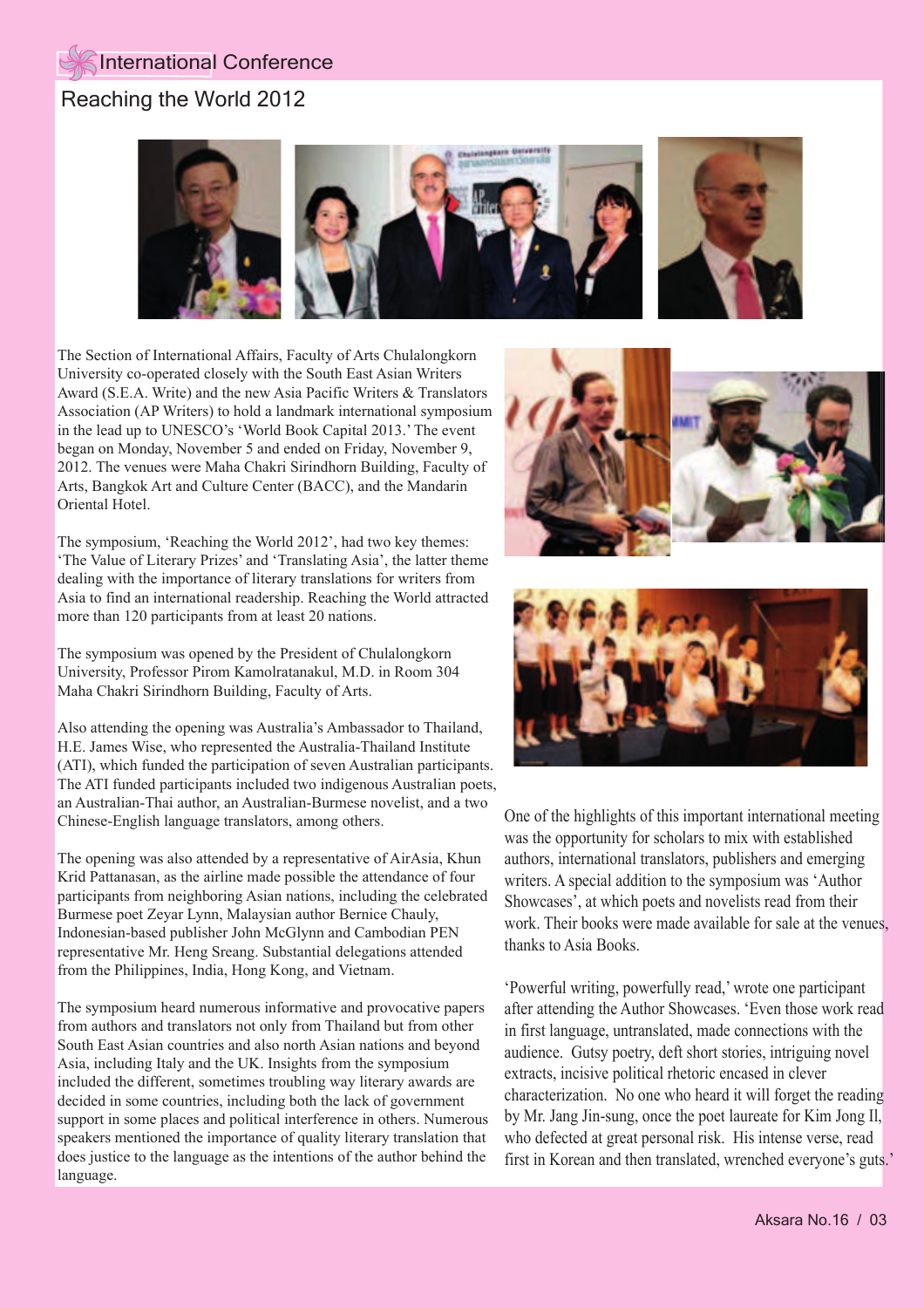#### Reaching the World 2012



The first day culminated in poetry readings by Thai and South East Asian poets at the Bangkok Arts and Culture Centre, opened especially (normally closed on Monday) for Reaching the World 2012 by Bangkok's Metropolitan Administration (BMA). The poets who performed for a full theatre that evening were Thai poets Zakariya Amataya, Krit Lualamai and Kal Real as well as Zeyar Lynn from Myanmar, Thailand-based American poet Colin Cheney, and the distinguished Singaporean poet Edwin Thumboo, a long-time champion of the S.E.A. Write Awards.

The Chairman of the SEA Write and Governor of Bangkok, M.R. Sukhumbhand Paribatra, honored the participants and organizers by personally hosting a sit-down dinner with entertainment for all, on the first night of the symposium at the Patumwan Princess Hotel. Among the dignitaries were the Second Secretary of the Australian Embassy, Dr Moya Collett, many Deputy Bangkok Governors and mass media executives.

Another addition to the symposium was the creative writing workshops. Established authors mentored emerging writers in small groups, enabling the writers to explore new ideas and extend their skills. Three workshops were offered. One on Creative Prose, led by the Hong Kong-based Indonesian-Chinese author Xu Xi; another on Poetry, led by Bangkok-based American poet Colin Cheney, and a workshop of creative non-fiction, led by the Australian author and journalist Matthew Condon.

A further highlight on the second day of the symposium was a trip to the Mandarin Oriental Hotel where the author Mr. Harold Stephens gave a fascinating talk on 'The Spirit of S.E.A. Write' and the role the hotel has played in nurturing international writers for many decades. This was followed by a tour of the hotel's famous Authors' Lounge and library, led by the hotel's legendary Khun Ankana Kalantananda, a former PR Director for many decades, who has welcomed authors and other guests to the hotel for some 75 years.

The symposium, or 'Summit' as AP Writers billed Reaching the World, had a professional emcee in the person of Khun Oraya Sutabutr. Other VIPS included AP Writers outgoing and incoming Chairs, Professor Isagani Cruz and Mr. Nury Vittachi. This oneweek event, which featured a series of literary activities, was made possible thanks to the close and assiduous collaboration between the Faculty of Arts, represented by Associate Professor Surapeepan Chatraporn, Deputy Dean for International Affairs, Ms. Jane Camens, current Executive Director of Asia Pacific Writers & Translators Association, Associate Professor Dr. Soranat Trilanga, former President of P.E.N. International Thailand, and Khun Susie, PR Director, Mandarin Oriental Hotel.

'AP Writers is both as regional and as global as you can get. This reflects an increasingly obvious fact in today's literary world: international and inter-cultural exposure has become vital for writers, to expand both their perspectives and their networks,' wrote the award-winning Filipino author Jose Dalisay.

For the visiting writers, the cultural highlight was the closing gala banquet in the Mandarin Oriental's spectacular ballroom where the South East Asian Writers' Awards were presented by Her Royal Highness Princess Sirivannavari Nariratana. International author Simon Winchester was the brilliant keynote speaker at the event and spoke of his meeting after many years with his mentor, Jan Morrison. One of the many remarkable aspects of the spectacular gala banquet was the dessert -- a marzipan book with a chocolate feather quill pen. A fitting start to UNESCO's 'Bangkok World Book Year 2013'.